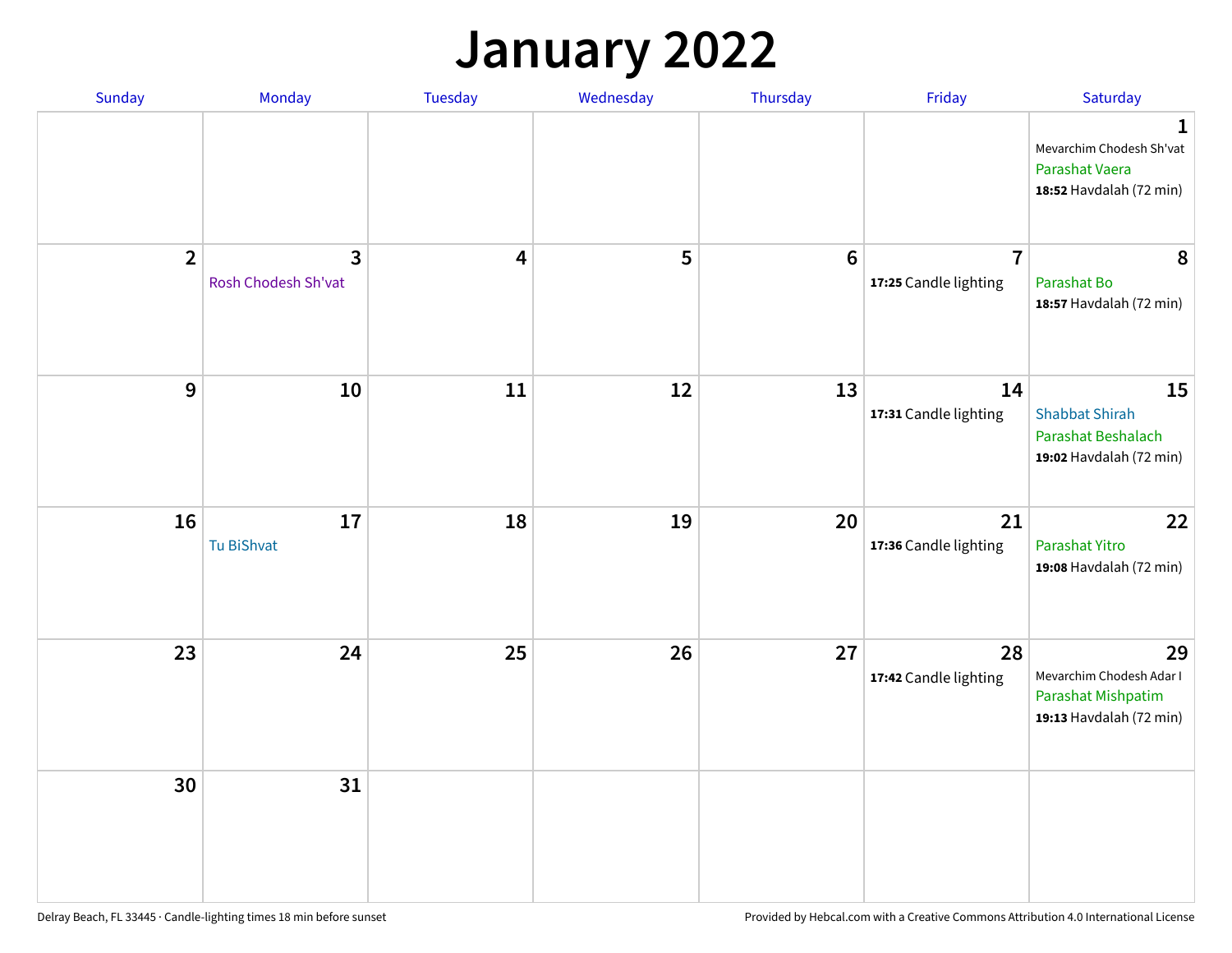# **February 2022**

| Sunday  | Monday         | Tuesday                             | Wednesday                             | Thursday     | Friday                      | Saturday                                                                                                   |
|---------|----------------|-------------------------------------|---------------------------------------|--------------|-----------------------------|------------------------------------------------------------------------------------------------------------|
|         |                | $\mathbf{1}$<br>Rosh Chodesh Adar I | $\overline{2}$<br>Rosh Chodesh Adar I | $\mathbf{3}$ | 4<br>17:47 Candle lighting  | 5<br>Parashat Terumah<br>19:18 Havdalah (72 min)                                                           |
| $\bf 6$ | $\overline{7}$ | 8                                   | $\boldsymbol{9}$                      | 10           | 11<br>17:52 Candle lighting | 12<br>Parashat Tetzaveh<br>19:23 Havdalah (72 min)                                                         |
| 13      | 14             | 15<br><b>Purim Katan</b>            | 16                                    | 17           | 18<br>17:57 Candle lighting | 19<br>Parashat Ki Tisa<br>19:28 Havdalah (72 min)                                                          |
| 20      | 21             | 22                                  | 23                                    | 24           | 25<br>18:01 Candle lighting | 26<br><b>Shabbat Shekalim</b><br>Mevarchim Chodesh Adar II<br>Parashat Vayakhel<br>19:32 Havdalah (72 min) |
| 27      | 28             |                                     |                                       |              |                             |                                                                                                            |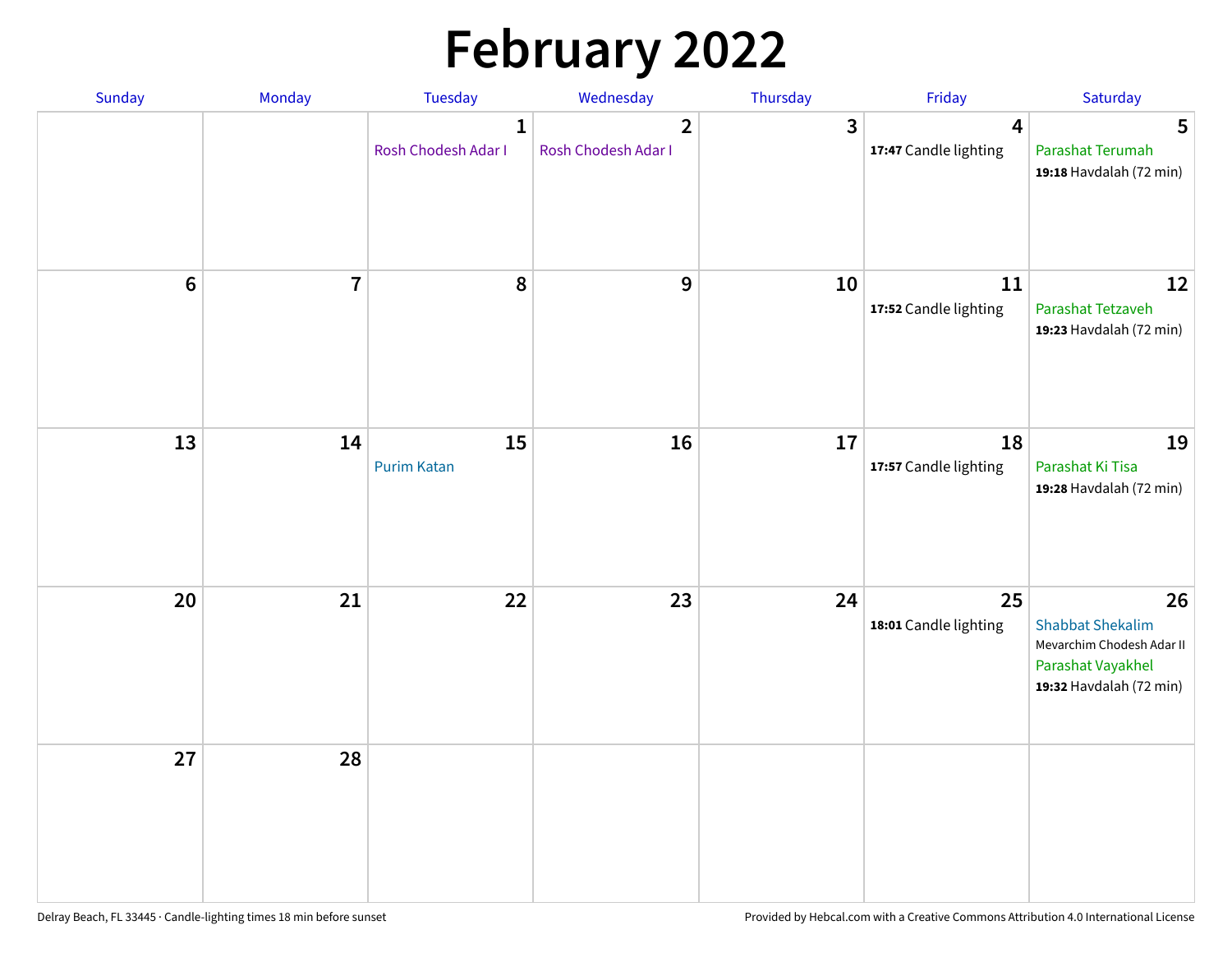## **March 2022**

| Sunday         | Monday         | <b>Tuesday</b> | Wednesday                                                                                | Thursday                  | Friday                                              | Saturday                                                                                            |
|----------------|----------------|----------------|------------------------------------------------------------------------------------------|---------------------------|-----------------------------------------------------|-----------------------------------------------------------------------------------------------------|
|                |                | $\mathbf{1}$   | $\overline{2}$                                                                           | 3<br>Rosh Chodesh Adar II | 4<br>Rosh Chodesh Adar II<br>18:05 Candle lighting  | 5<br>Parashat Pekudei<br>19:36 Havdalah (72 min)                                                    |
| $6\phantom{1}$ | $\overline{7}$ | 8              | 9                                                                                        | 10                        | 11<br>18:09 Candle lighting                         | 12<br><b>Shabbat Zachor</b><br>Parashat Vayikra<br>19:40 Havdalah (72 min)                          |
| 13             | 14             | 15             | 16<br>06:20 Fast begins<br><b>Ta'anit Esther</b><br>19:58 Fast ends<br><b>Erev Purim</b> | 17<br>Purim               | 18<br><b>Shushan Purim</b><br>19:12 Candle lighting | 19<br>Parashat Tzav<br>20:43 Havdalah (72 min)                                                      |
| 20             | 21             | 22             | 23                                                                                       | 24                        | 25<br>19:16 Candle lighting                         | 26<br><b>Shabbat Parah</b><br>Mevarchim Chodesh Nisan<br>Parashat Shmini<br>20:47 Havdalah (72 min) |
| 27             | 28             | 29             | 30                                                                                       | 31                        |                                                     |                                                                                                     |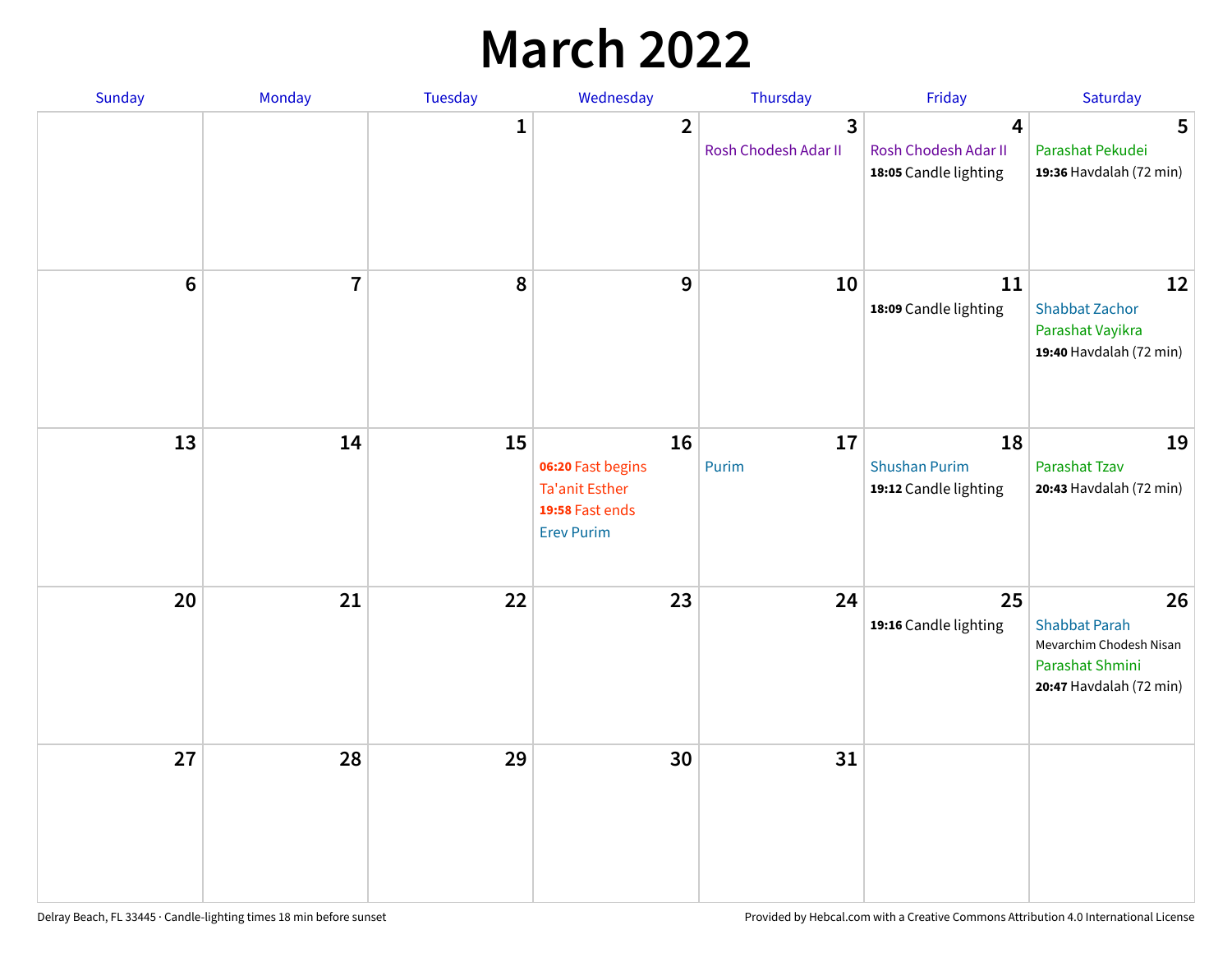## **April 2022**

| <b>Sunday</b>                                     | Monday                  | <b>Tuesday</b>         | Wednesday             | Thursday                                        | Friday                                                                                            | Saturday                                                                                                                     |
|---------------------------------------------------|-------------------------|------------------------|-----------------------|-------------------------------------------------|---------------------------------------------------------------------------------------------------|------------------------------------------------------------------------------------------------------------------------------|
|                                                   |                         |                        |                       |                                                 | 1<br>19:19 Candle lighting                                                                        | $\overline{2}$<br><b>Shabbat HaChodesh</b><br><b>Rosh Chodesh Nisan</b><br><b>Parashat Tazria</b><br>20:50 Havdalah (72 min) |
| 3                                                 | 4                       | 5                      | $6\phantom{1}6$       | $\overline{7}$                                  | 8<br>19:22 Candle lighting                                                                        | 9<br><b>Shabbat HaGadol</b><br>Parashat Metzora<br>20:53 Havdalah (72 min)                                                   |
| 10                                                | 11<br>Yom HaAliyah      | 12                     | 13                    | 14                                              | 15<br>05:46 Fast begins<br><b>Ta'anit Bechorot</b><br><b>Erev Pesach</b><br>19:26 Candle lighting | 16<br>Pesach I<br>20:57 Candle lighting                                                                                      |
| 17<br><b>Pesach II</b><br>20:57 Havdalah (72 min) | 18<br>Pesach III (CH"M) | 19<br>Pesach IV (CH"M) | 20<br>Pesach V (CH"M) | 21<br>Pesach VI (CH"M)<br>19:29 Candle lighting | 22<br><b>Pesach VII</b><br>19:29 Candle lighting                                                  | 23<br><b>Pesach VIII</b><br>21:00 Havdalah (72 min)                                                                          |
| 24                                                | 25                      | 26                     | 27                    | 28<br>Yom HaShoah                               | 29<br>19:33 Candle lighting                                                                       | 30<br>Mevarchim Chodesh Iyyar<br>Parashat Achrei Mot<br>21:04 Havdalah (72 min)                                              |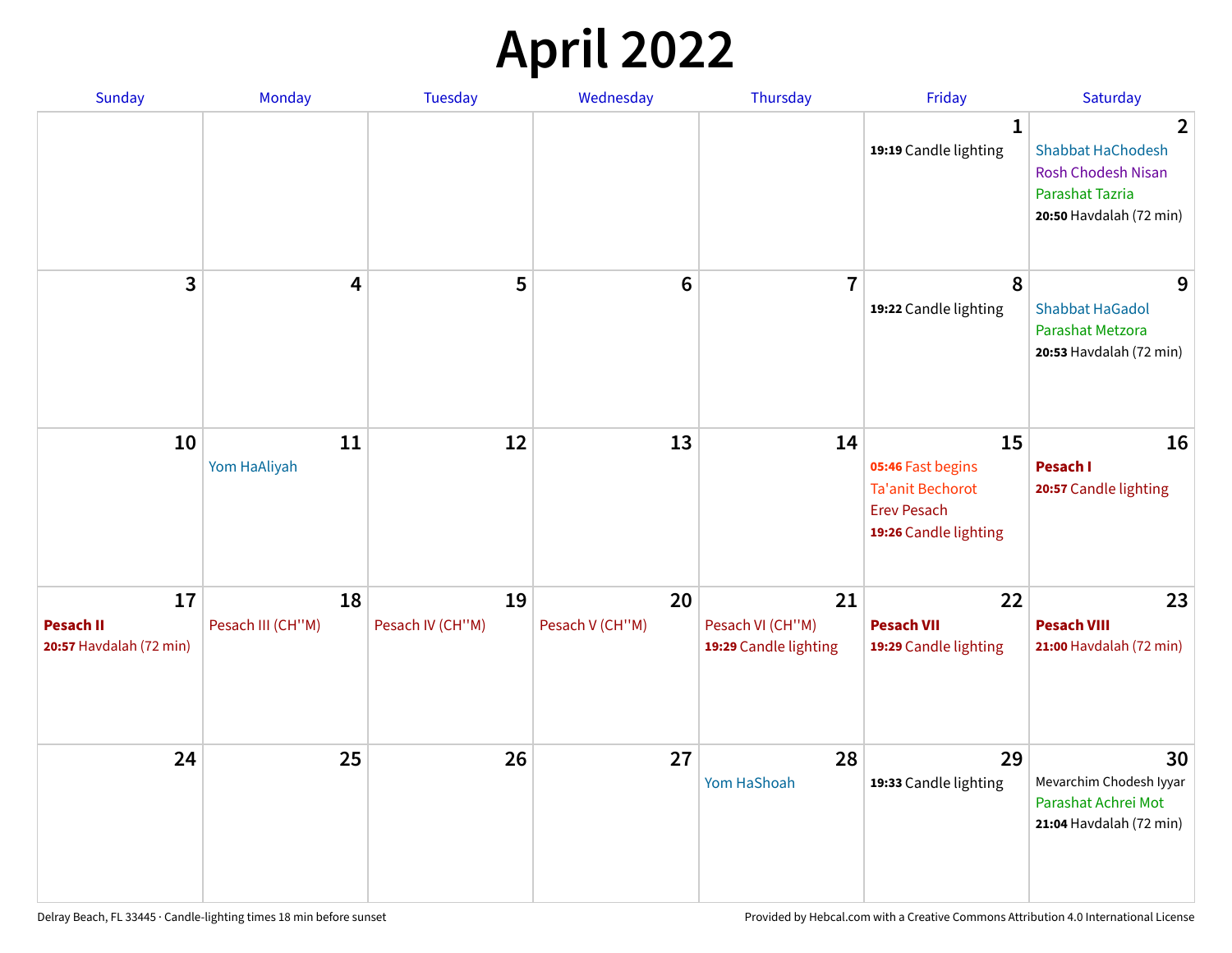### **May 2022**

| Sunday                  | Monday                               | Tuesday                         | Wednesday          | Thursday            | Friday                      | Saturday                                                                        |
|-------------------------|--------------------------------------|---------------------------------|--------------------|---------------------|-----------------------------|---------------------------------------------------------------------------------|
| 1<br>Rosh Chodesh Iyyar | $\overline{2}$<br>Rosh Chodesh Iyyar | 3                               | 4<br>Yom HaZikaron | 5<br>Yom HaAtzma'ut | 6<br>19:37 Candle lighting  | 7<br>Parashat Kedoshim<br>21:08 Havdalah (72 min)                               |
| 8                       | 9                                    | 10                              | 11                 | 12                  | 13<br>19:41 Candle lighting | 14<br><b>Parashat Emor</b><br>21:12 Havdalah (72 min)                           |
| 15<br>Pesach Sheni      | 16                                   | 17                              | 18                 | 19<br>Lag BaOmer    | 20<br>19:45 Candle lighting | 21<br>Parashat Behar<br>21:16 Havdalah (72 min)                                 |
| 22                      | 23                                   | 24                              | 25                 | 26                  | 27<br>19:48 Candle lighting | 28<br>Mevarchim Chodesh Sivan<br>Parashat Bechukotai<br>21:19 Havdalah (72 min) |
| 29<br>Yom Yerushalayim  | 30                                   | 31<br><b>Rosh Chodesh Sivan</b> |                    |                     |                             |                                                                                 |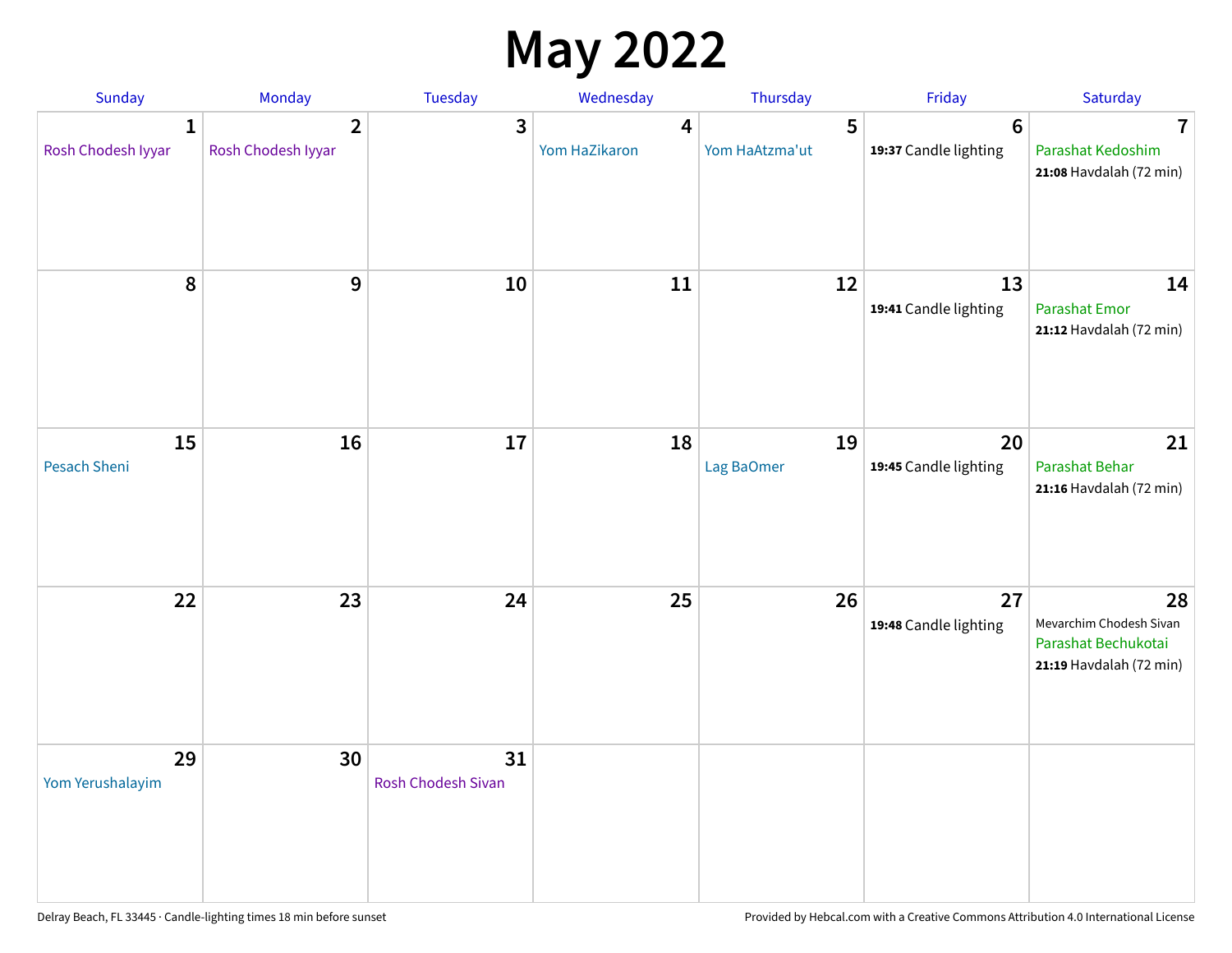#### **June 2022**

| Sunday                                         | Monday                                                         | Tuesday        | Wednesday                       | Thursday                        | Friday                      | Saturday                                                                     |
|------------------------------------------------|----------------------------------------------------------------|----------------|---------------------------------|---------------------------------|-----------------------------|------------------------------------------------------------------------------|
|                                                |                                                                |                | 1                               | $\overline{2}$                  | 3<br>19:52 Candle lighting  | 4<br><b>Erev Shavuot</b><br>Parashat Bamidbar<br>21:23 Candle lighting       |
| 5<br><b>Shavuot I</b><br>21:23 Candle lighting | $6\phantom{1}$<br><b>Shavuot II</b><br>21:23 Havdalah (72 min) | $\overline{7}$ | 8                               | 9                               | 10<br>19:55 Candle lighting | 11<br><b>Parashat Nasso</b><br>21:25 Havdalah (72 min)                       |
| 12                                             | 13                                                             | 14             | 15                              | 16                              | 17<br>19:57 Candle lighting | 18<br>Parashat Beha'alotcha<br>21:28 Havdalah (72 min)                       |
| 19                                             | 20                                                             | 21             | 22                              | 23                              | 24<br>19:58 Candle lighting | 25<br>Mevarchim Chodesh Tamuz<br>Parashat Sh'lach<br>21:29 Havdalah (72 min) |
| 26                                             | 27                                                             | 28             | 29<br><b>Rosh Chodesh Tamuz</b> | 30<br><b>Rosh Chodesh Tamuz</b> |                             |                                                                              |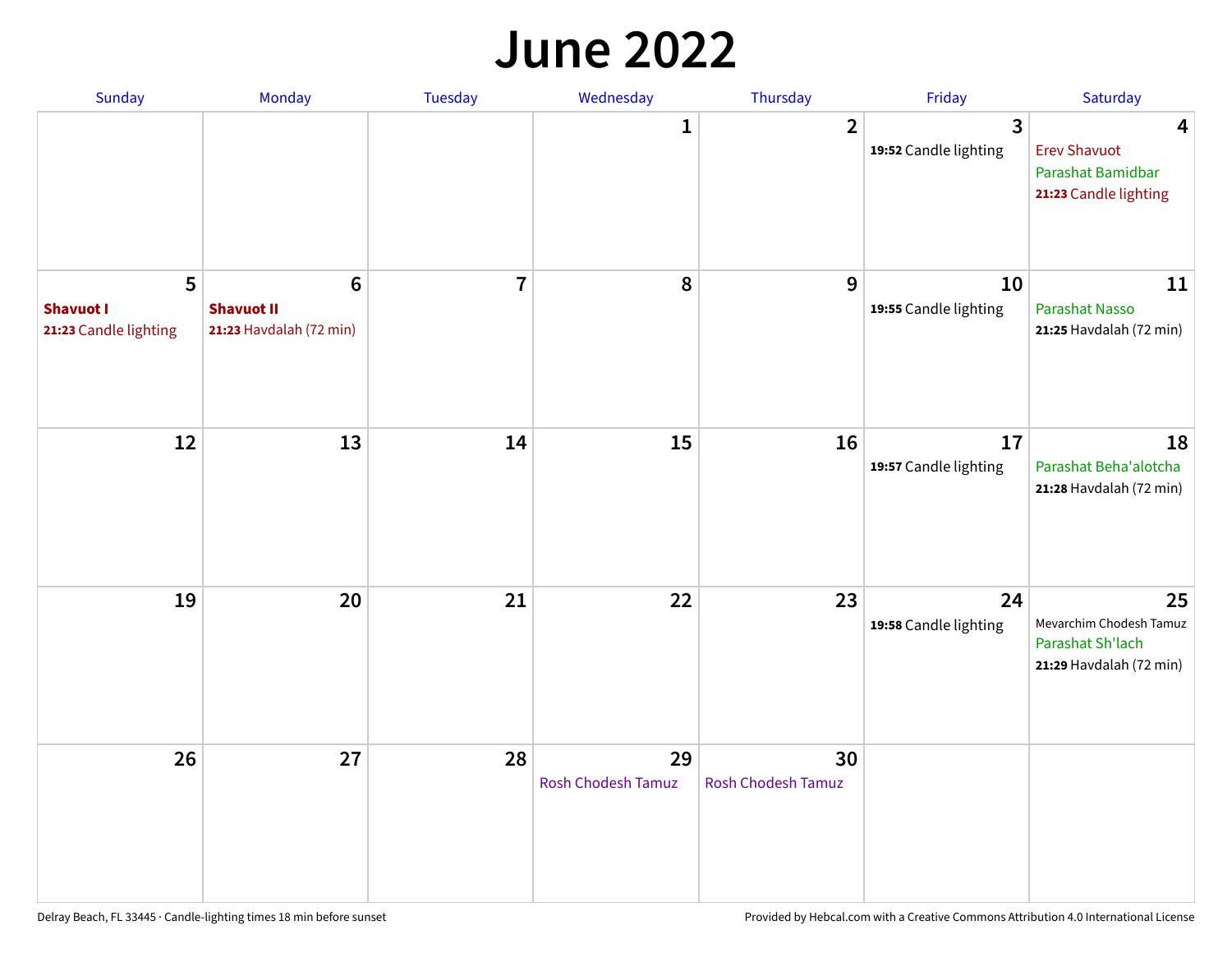## **July 2022**

| Sunday                                                           | Monday | Tuesday | Wednesday      | Thursday       | Friday                                         | Saturday                                                                         |
|------------------------------------------------------------------|--------|---------|----------------|----------------|------------------------------------------------|----------------------------------------------------------------------------------|
|                                                                  |        |         |                |                | $\mathbf{1}$<br>19:59 Candle lighting          | $\overline{2}$<br>Parashat Korach<br>21:29 Havdalah (72 min)                     |
| $\mathbf{3}$                                                     | 4      | 5       | $6\phantom{1}$ | $\overline{7}$ | 8<br>19:59 Candle lighting                     | 9<br>Parashat Chukat<br>21:29 Havdalah (72 min)                                  |
| 10                                                               | 11     | 12      | 13             | 14             | 15<br>19:57 Candle lighting                    | 16<br><b>Parashat Balak</b><br>21:27 Havdalah (72 min)                           |
| 17<br>05:20 Fast begins<br><b>Tzom Tammuz</b><br>20:46 Fast ends | 18     | 19      | 20             | 21             | 22<br>19:54 Candle lighting                    | 23<br>Mevarchim Chodesh Av<br><b>Parashat Pinchas</b><br>21:25 Havdalah (72 min) |
| 24                                                               | 25     | 26      | 27             | 28             | 29<br>Rosh Chodesh Av<br>19:51 Candle lighting | 30<br>Parashat Matot-Masei<br>21:21 Havdalah (72 min)                            |
| 31                                                               |        |         |                |                |                                                |                                                                                  |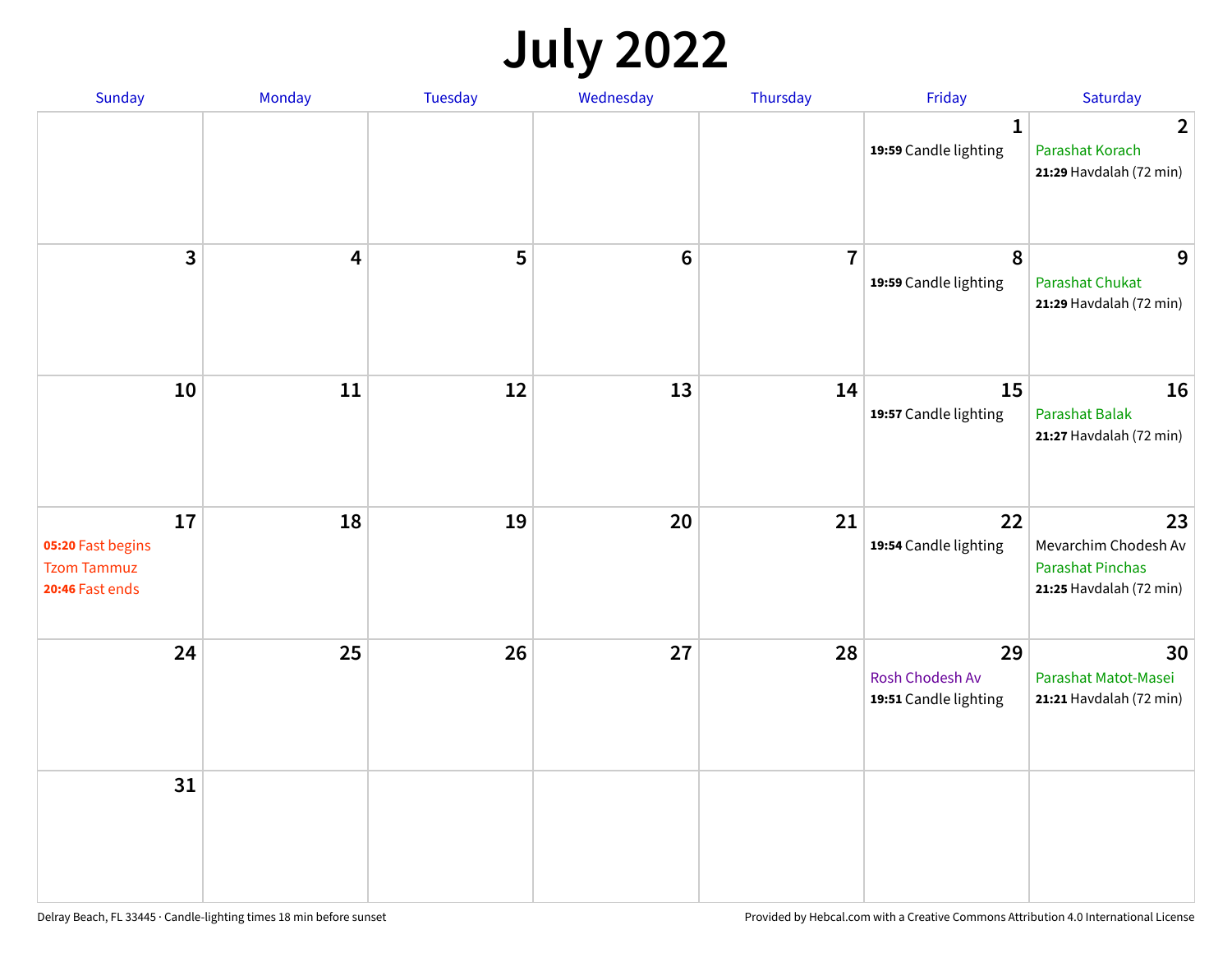## **August 2022**

| Sunday                                                      | Monday       | Tuesday                 | Wednesday | Thursday | Friday                                 | Saturday                                                                                                                                |
|-------------------------------------------------------------|--------------|-------------------------|-----------|----------|----------------------------------------|-----------------------------------------------------------------------------------------------------------------------------------------|
|                                                             | $\mathbf{1}$ | $\overline{\mathbf{2}}$ | 3         | 4        | 5<br>19:46 Candle lighting             | $6\phantom{1}6$<br><b>Shabbat Chazon</b><br>20:04 Fast begins<br>Erev Tish'a B'Av<br><b>Parashat Devarim</b><br>21:16 Havdalah (72 min) |
| $\overline{7}$<br>Tish'a B'Av (observed)<br>20:33 Fast ends | 8            | 9                       | 10        | 11       | 12<br>Tu B'Av<br>19:41 Candle lighting | 13<br><b>Shabbat Nachamu</b><br>Parashat Vaetchanan<br>21:11 Havdalah (72 min)                                                          |
| 14                                                          | 15           | 16                      | 17        | 18       | 19<br>19:35 Candle lighting            | 20<br>Mevarchim Chodesh Elul<br><b>Parashat Eikev</b><br>21:04 Havdalah (72 min)                                                        |
| 21                                                          | 22           | 23                      | 24        | 25       | 26<br>19:28 Candle lighting            | 27<br><b>Rosh Chodesh Elul</b><br>Parashat Re'eh<br>20:57 Havdalah (72 min)                                                             |
| 28<br>Rosh Hashana LaBehemot<br>Rosh Chodesh Elul           | 29           | 30                      | 31        |          |                                        |                                                                                                                                         |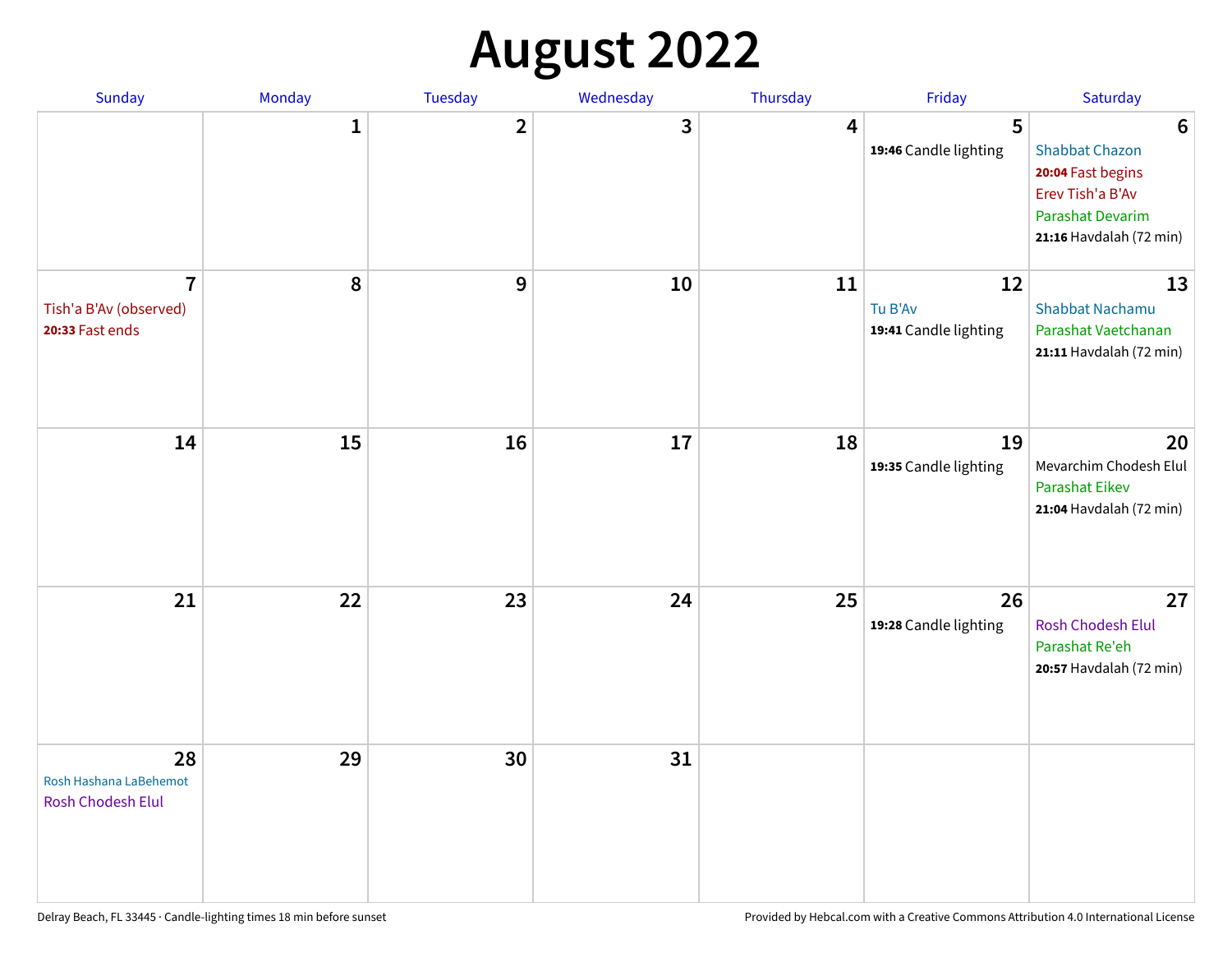## **September 2022**

| Sunday                                           | Monday                                           | <b>Tuesday</b>                                          | Wednesday                                                          | Thursday | Friday                                  | Saturday                                                           |
|--------------------------------------------------|--------------------------------------------------|---------------------------------------------------------|--------------------------------------------------------------------|----------|-----------------------------------------|--------------------------------------------------------------------|
|                                                  |                                                  |                                                         |                                                                    | 1        | $\overline{2}$<br>19:21 Candle lighting | 3<br><b>Parashat Shoftim</b><br>20:50 Havdalah (72 min)            |
| 4                                                | 5                                                | $6\phantom{1}6$                                         | $\overline{7}$                                                     | 8        | 9<br>19:13 Candle lighting              | 10<br>Parashat Ki Teitzei<br>20:42 Havdalah (72 min)               |
| 11                                               | 12                                               | 13                                                      | 14                                                                 | 15       | 16<br>19:05 Candle lighting             | 17<br>Leil Selichot<br>Parashat Ki Tavo<br>20:34 Havdalah (72 min) |
| 18                                               | 19                                               | 20                                                      | 21                                                                 | 22       | 23<br>18:57 Candle lighting             | 24<br>Parashat Nitzavim<br>20:27 Havdalah (72 min)                 |
| 25<br>Erev Rosh Hashana<br>18:55 Candle lighting | 26<br>Rosh Hashana 5783<br>20:24 Candle lighting | 27<br><b>Rosh Hashana II</b><br>20:23 Havdalah (72 min) | 28<br>06:03 Fast begins<br><b>Tzom Gedaliah</b><br>19:38 Fast ends | 29       | 30<br>18:49 Candle lighting             |                                                                    |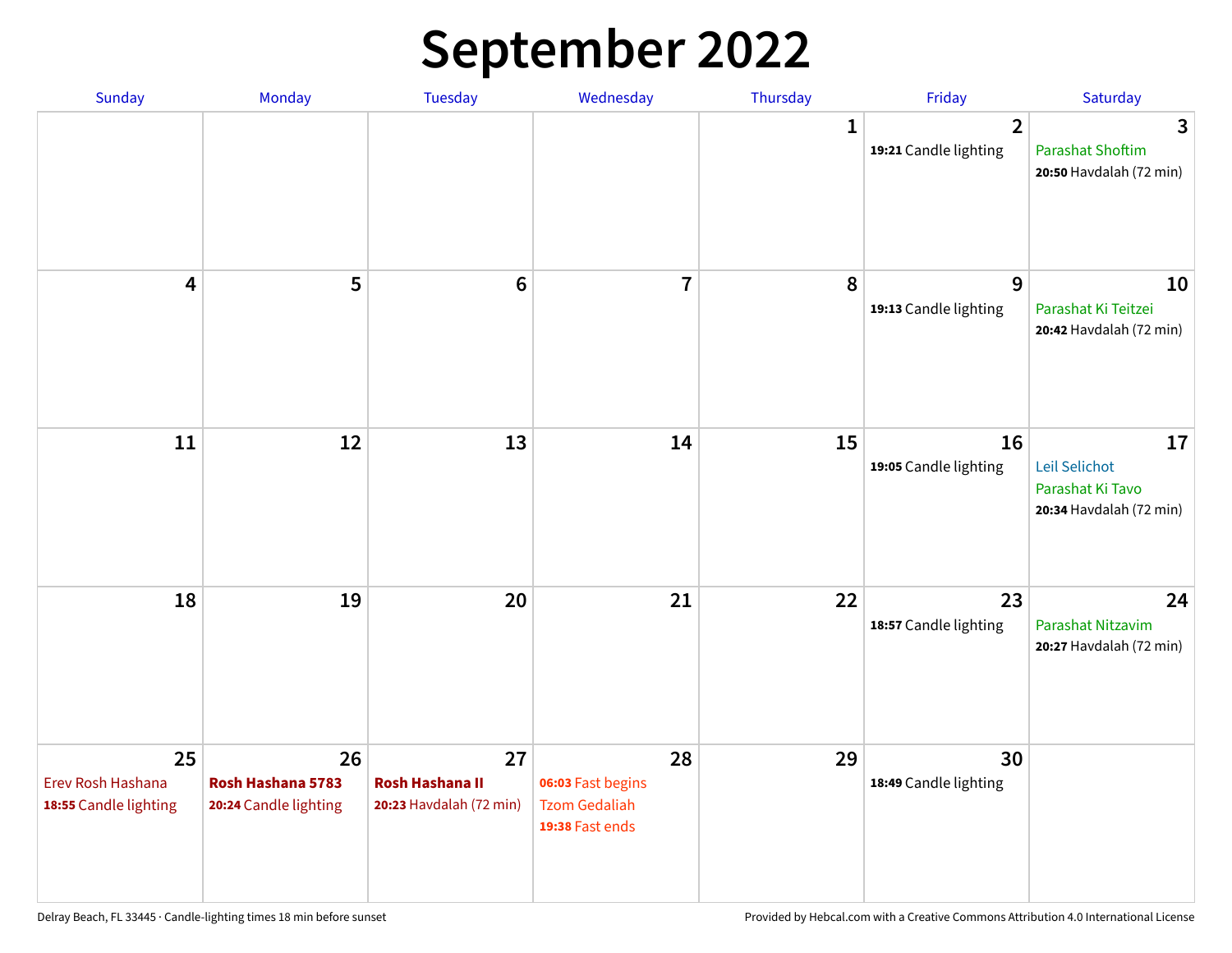### **October 2022**

| Sunday                                                   | Monday                                               | <b>Tuesday</b>                                        | Wednesday                                         | Thursday               | Friday                                         | Saturday                                                                                |
|----------------------------------------------------------|------------------------------------------------------|-------------------------------------------------------|---------------------------------------------------|------------------------|------------------------------------------------|-----------------------------------------------------------------------------------------|
|                                                          |                                                      |                                                       |                                                   |                        |                                                | 1<br><b>Shabbat Shuva</b><br>Parashat Vayeilech<br>20:19 Havdalah (72 min)              |
| $\overline{2}$                                           | 3                                                    | 4<br><b>Erev Yom Kippur</b><br>18:45 Candle lighting  | 5<br><b>Yom Kippur</b><br>20:14 Havdalah (72 min) | 6                      | $\overline{7}$<br>18:42 Candle lighting        | 8<br>Parashat Ha'Azinu<br>20:11 Havdalah (72 min)                                       |
| 9<br><b>Erev Sukkot</b><br>18:40 Candle lighting         | 10<br><b>Sukkot I</b><br>20:09 Candle lighting       | 11<br><b>Sukkot II</b><br>20:08 Havdalah (72 min)     | 12<br>Sukkot III (CH"M)                           | 13<br>Sukkot IV (CH"M) | 14<br>Sukkot V (CH"M)<br>18:35 Candle lighting | 15<br>Sukkot VI (CH"M)<br>20:04 Havdalah (72 min)                                       |
| 16<br>Sukkot VII (Hoshana Raba)<br>18:33 Candle lighting | 17<br><b>Shmini Atzeret</b><br>20:02 Candle lighting | 18<br><b>Simchat Torah</b><br>20:01 Havdalah (72 min) | 19                                                | 20                     | 21<br>18:28 Candle lighting                    | 22<br>Mevarchim Chodesh Cheshvan<br><b>Parashat Bereshit</b><br>19:58 Havdalah (72 min) |
| 23                                                       | 24                                                   | 25<br>Rosh Chodesh Cheshvan                           | 26<br><b>Rosh Chodesh Cheshvan</b>                | 27                     | 28<br>18:22 Candle lighting                    | 29<br><b>Parashat Noach</b><br>19:52 Havdalah (72 min)                                  |
| 30                                                       | 31                                                   |                                                       |                                                   |                        |                                                |                                                                                         |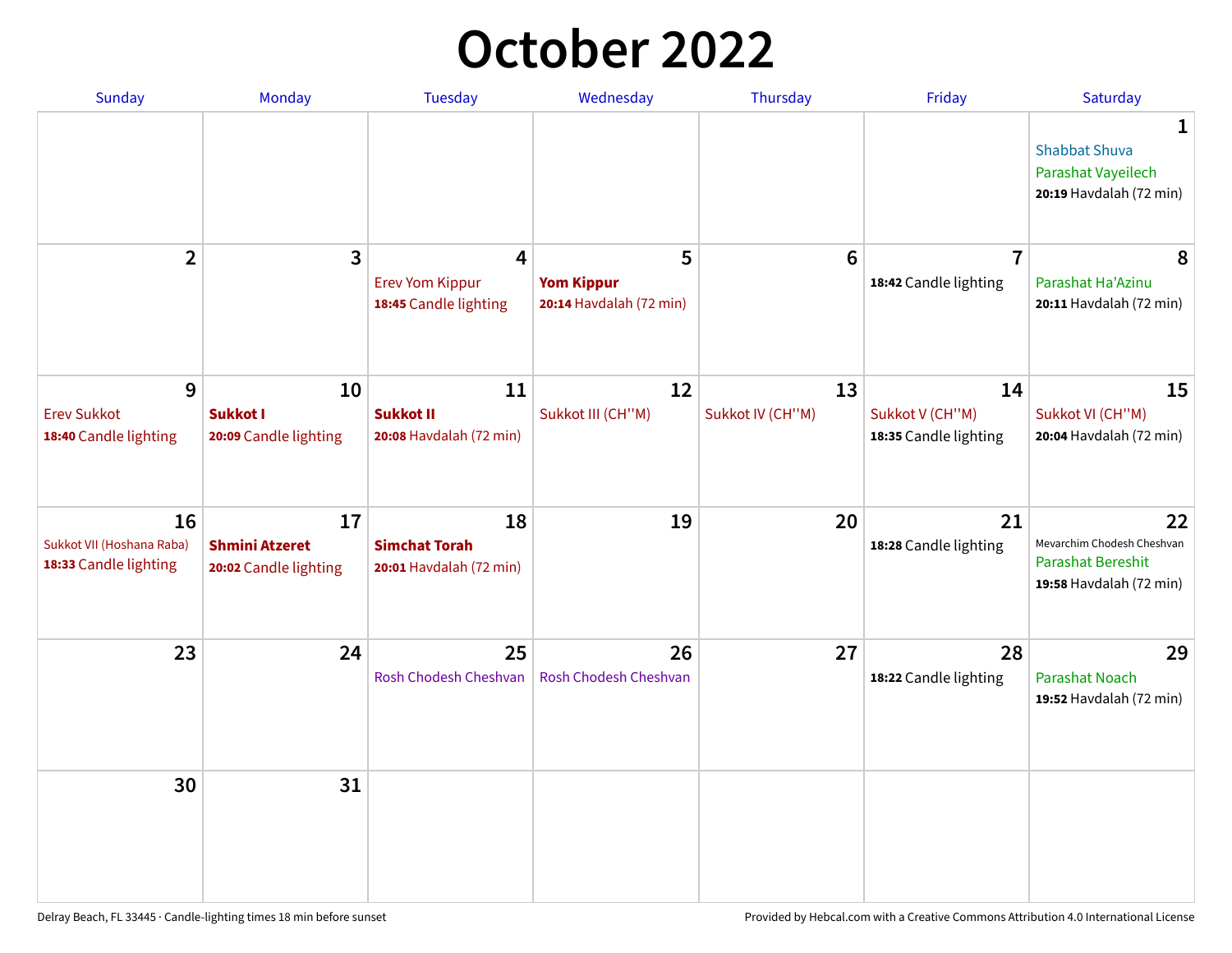#### **November 2022**

| Sunday         | Monday         | Tuesday                             | Wednesday      | Thursday                  | Friday                                             | Saturday                                                                          |
|----------------|----------------|-------------------------------------|----------------|---------------------------|----------------------------------------------------|-----------------------------------------------------------------------------------|
|                |                | 1<br>Yom HaAliyah School Observance | $\overline{2}$ | $\mathbf{3}$              | 4<br>18:17 Candle lighting                         | 5<br>Parashat Lech-Lecha<br>19:47 Havdalah (72 min)                               |
| $6\phantom{1}$ | $\overline{7}$ | 8                                   | 9              | 10                        | 11<br>17:14 Candle lighting                        | 12<br>Parashat Vayera<br>18:44 Havdalah (72 min)                                  |
| 13             | 14             | 15                                  | 16             | 17                        | 18<br>17:11 Candle lighting                        | 19<br>Mevarchim Chodesh Kislev<br>Parashat Chayei Sara<br>18:41 Havdalah (72 min) |
| 20             | 21             | 22                                  | 23<br>Sigd     | 24<br>Rosh Chodesh Kislev | 25<br>Rosh Chodesh Kislev<br>17:09 Candle lighting | 26<br><b>Parashat Toldot</b><br>18:40 Havdalah (72 min)                           |
| 27             | 28             | 29                                  | 30             |                           |                                                    |                                                                                   |